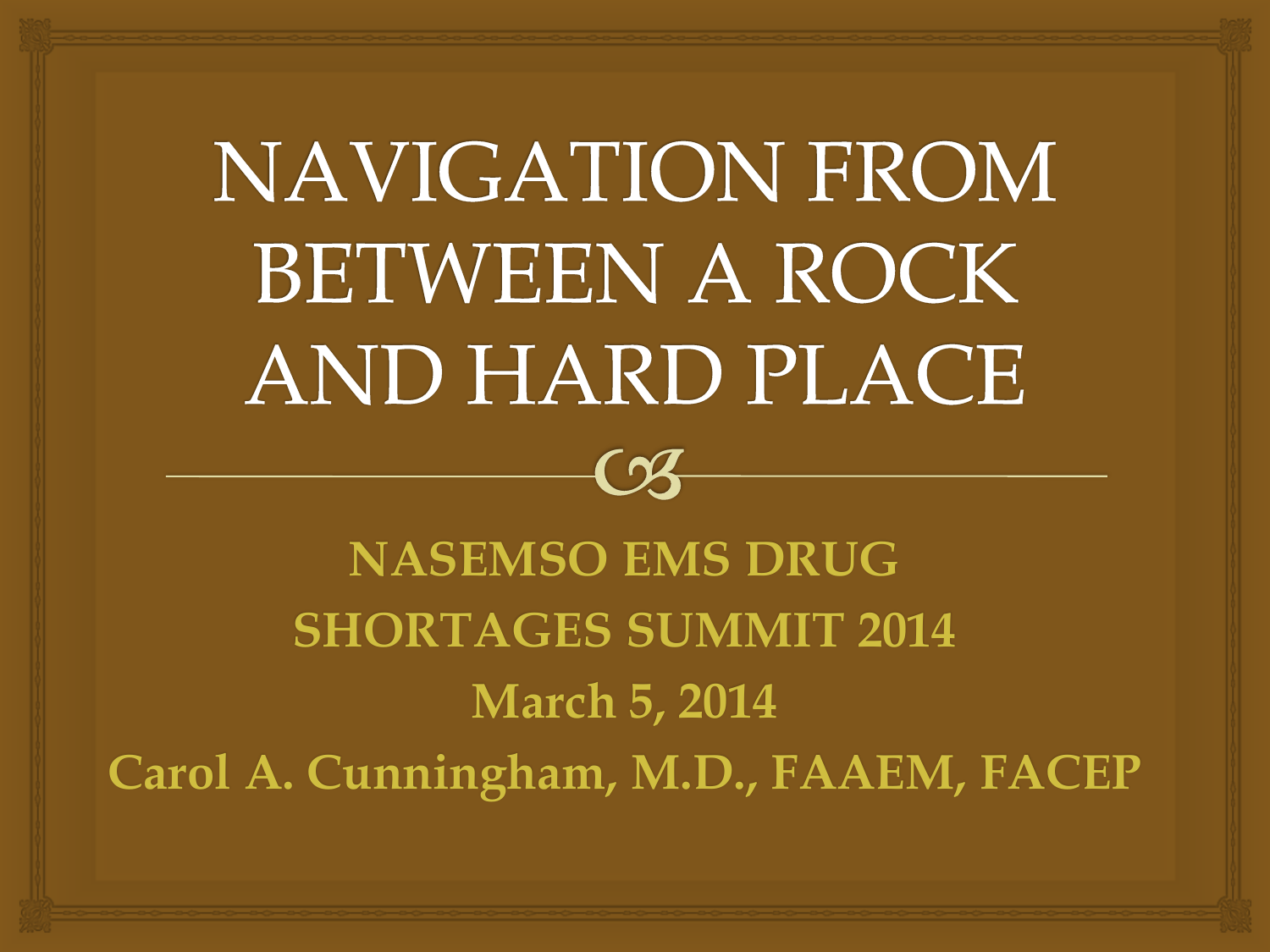## THE NETWORK

 $\curvearrowright$ 

Drug Enforcement Agency (DEA) Food and Drug Administration (FDA) Pharmaceutical Manufacturers **a**Hospitals *<u>osPharmacies</u>* EMS (Providers and Medical Directors) **exPatients**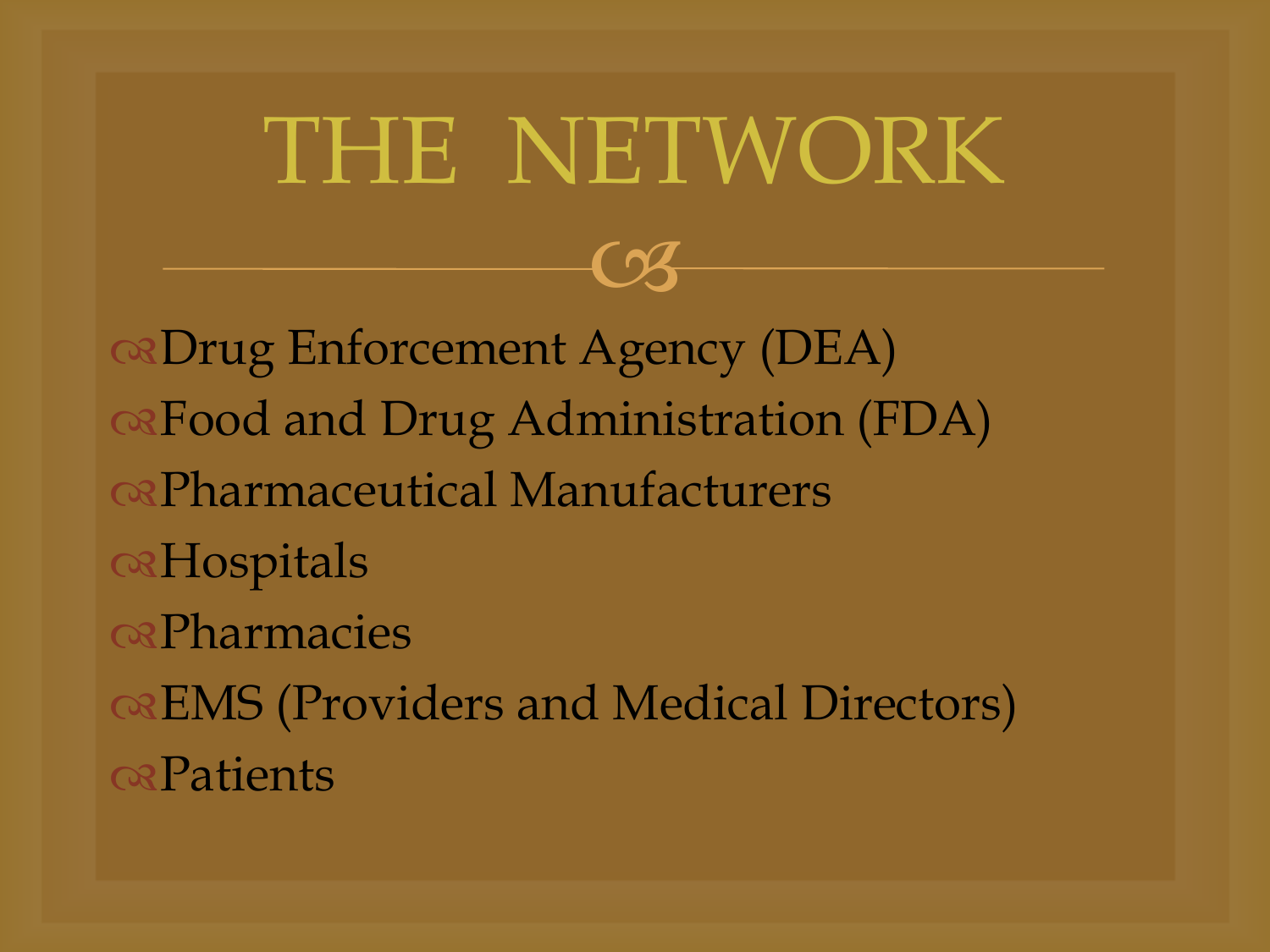## MISSION OF FEDERAL AGENCIES

 $\overline{\mathcal{C}}$ 

FDA DEA

os U.S. Department of Health and Human Services os Public health/patient safety os Scheduled and nonscheduled medications included along with food, blood, medical and radiation-emitting devices, vaccines, cosmetics, tobacco and veterinary products

os U.S. Department of **Justice** os Law enforcement/diversion control systems/drug trade and trafficking ca Scheduled medications, legal and illegal narcotics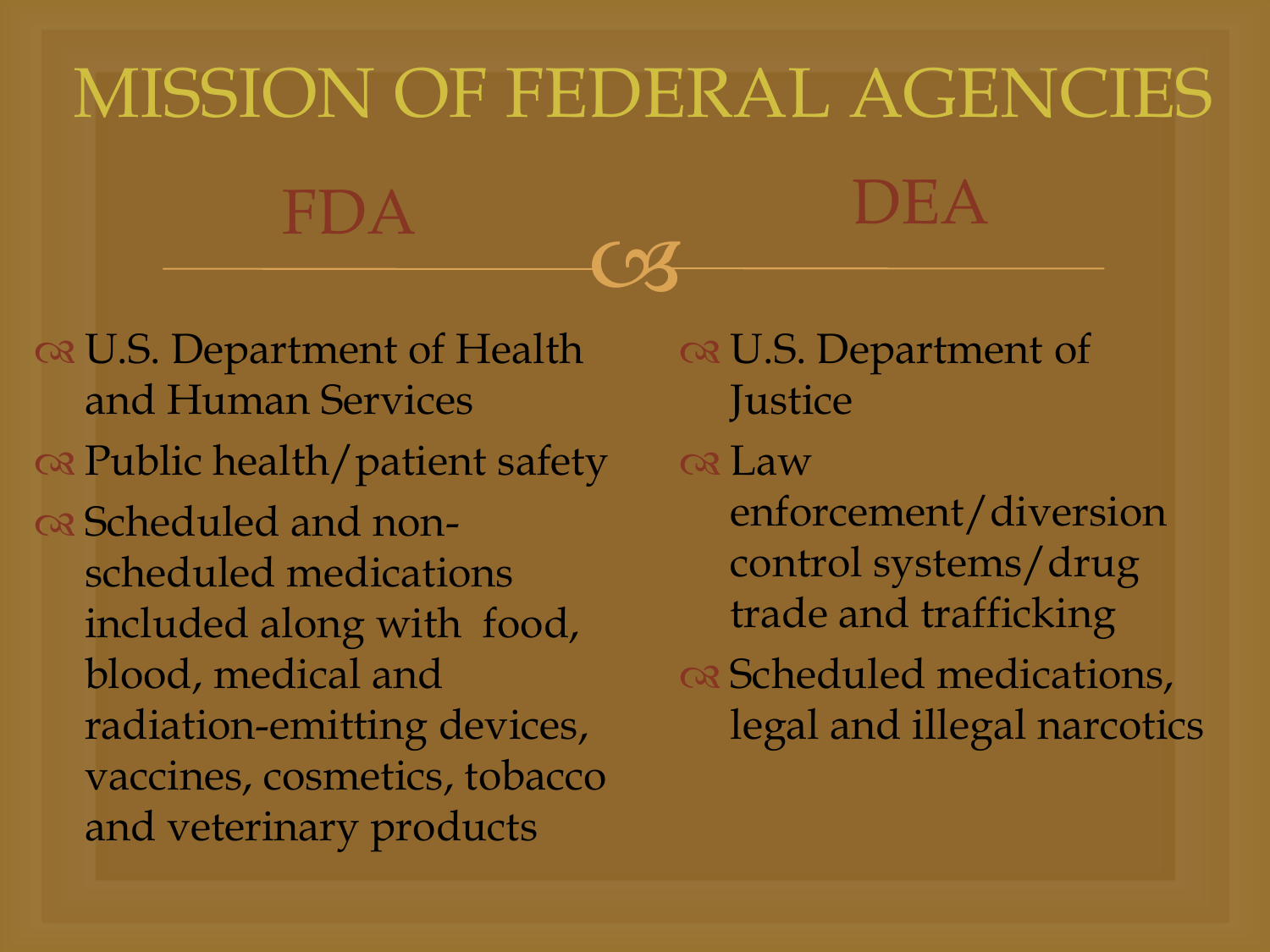#### FDA PENALTIES

 $\overline{\mathcal{C}}$ 

ca Cessation of manufacturing of medication Restriction in manufacturing or administration of medication Seize, arrest, and prosecute for the possession and sale of non-FDA approved substances Advisory role, rather than a primary role, during admonishment, citation, or litigation against physicians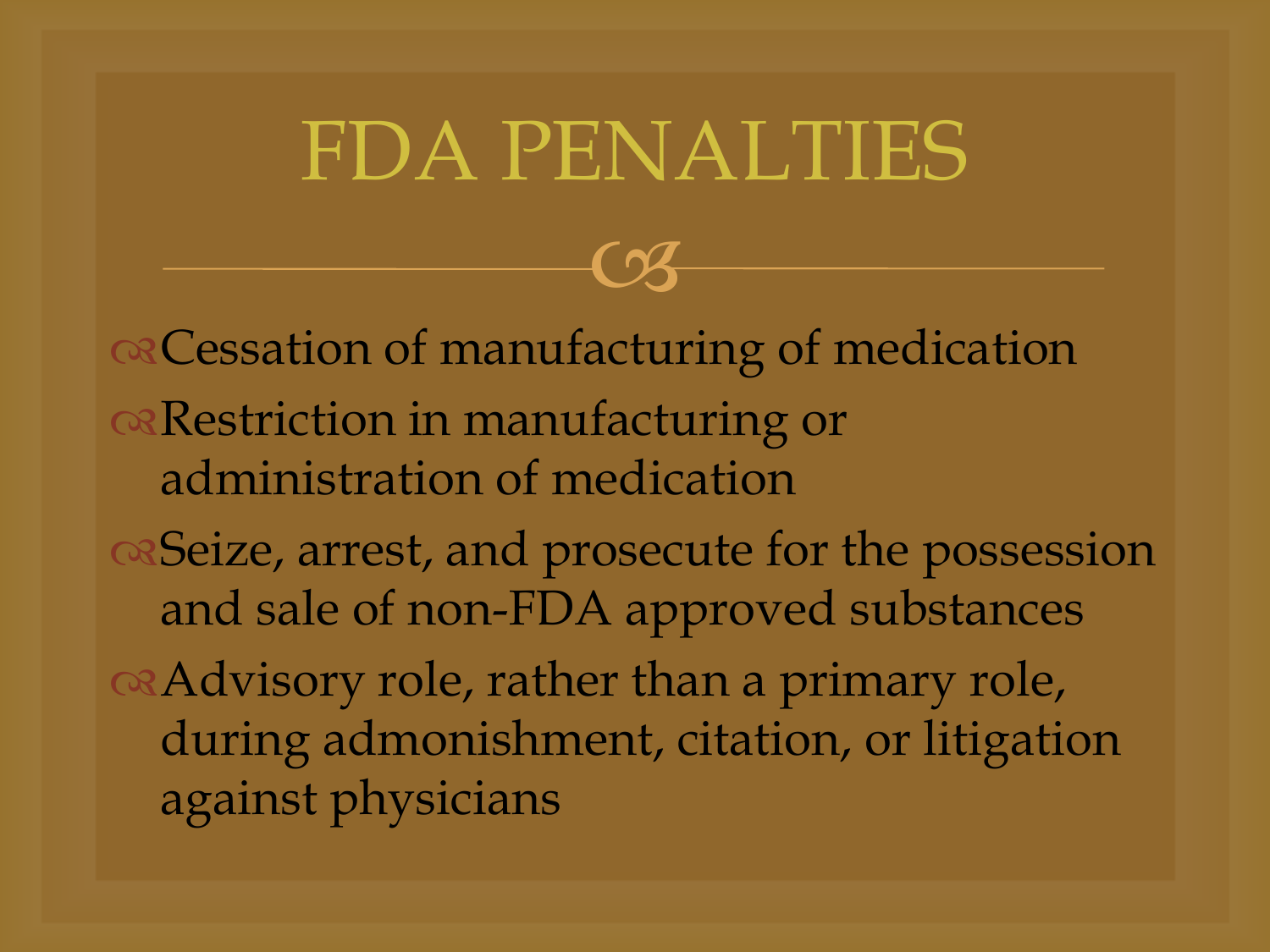#### DEA PENALTIES

 $\overline{\mathcal{C}}$ 

Restriction of scheduled medication categories issued on a DEA narcotics registration os Issuance of fines Citation of a DEA narcotic registration Revocation of a DEA narcotic registration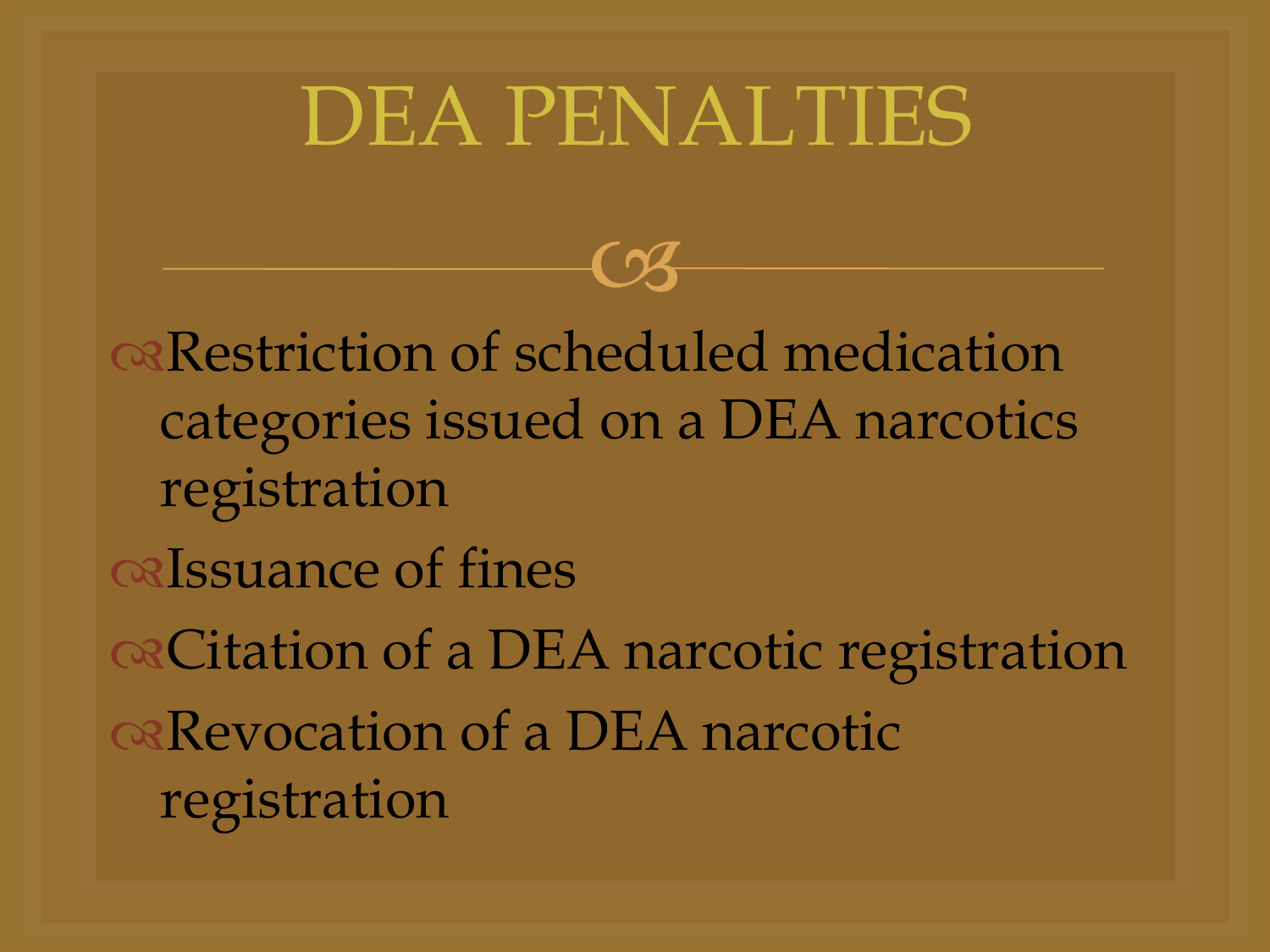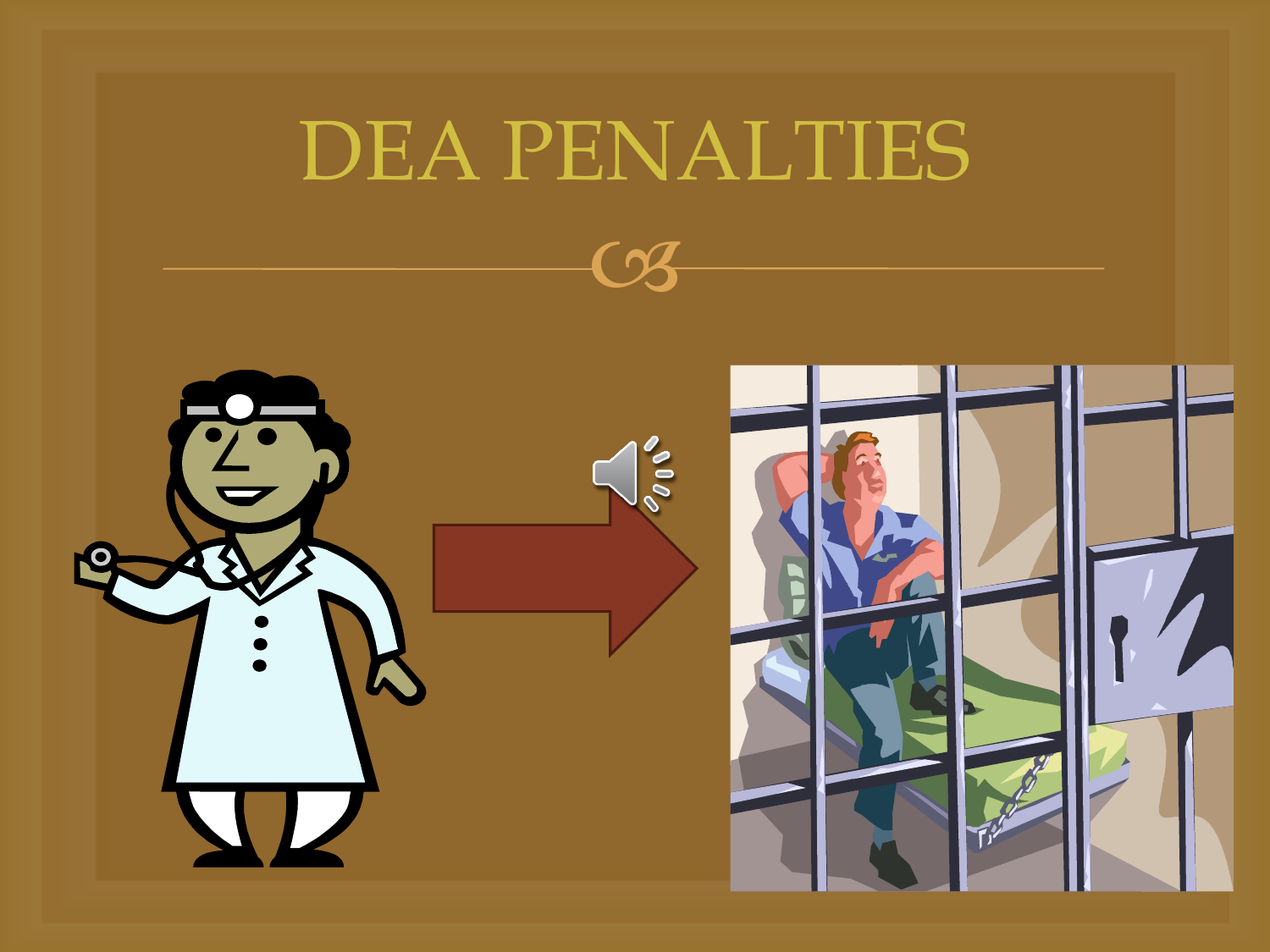$\bm{\mathcal{C}}$ DRUG SHORTAGES AND IMPACTS TO EMS

#### EMS and Drug Supplier

#### EMS and Drug Shortage

EMS and Patients

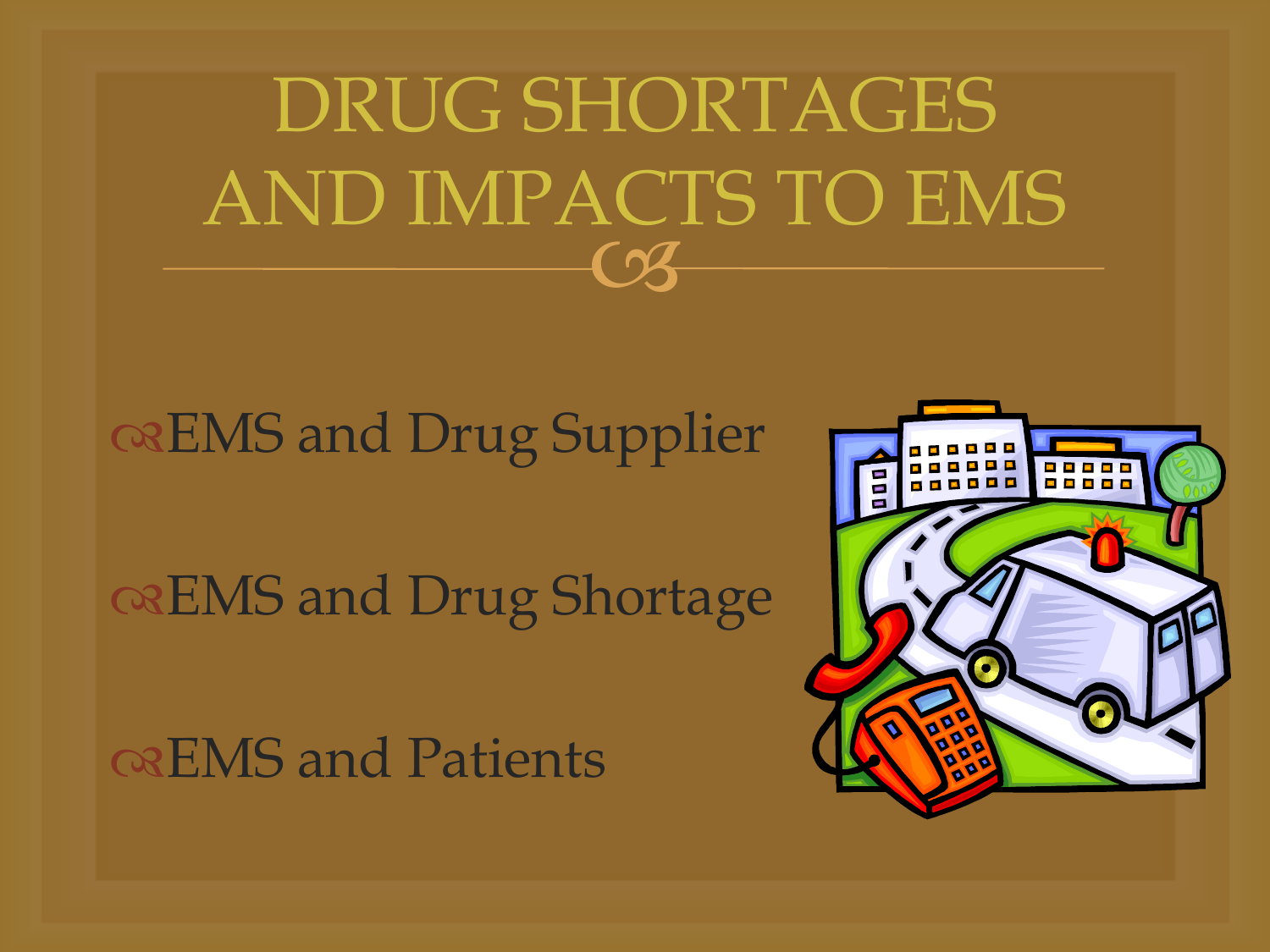#### EMS & DRUG SUPPLIER

os Impact of state and federal regulations os Impact of pharmaceutical companies on cost and availability a Impact of hospital supplies and

- distribution practices
- os Impact of hoarding

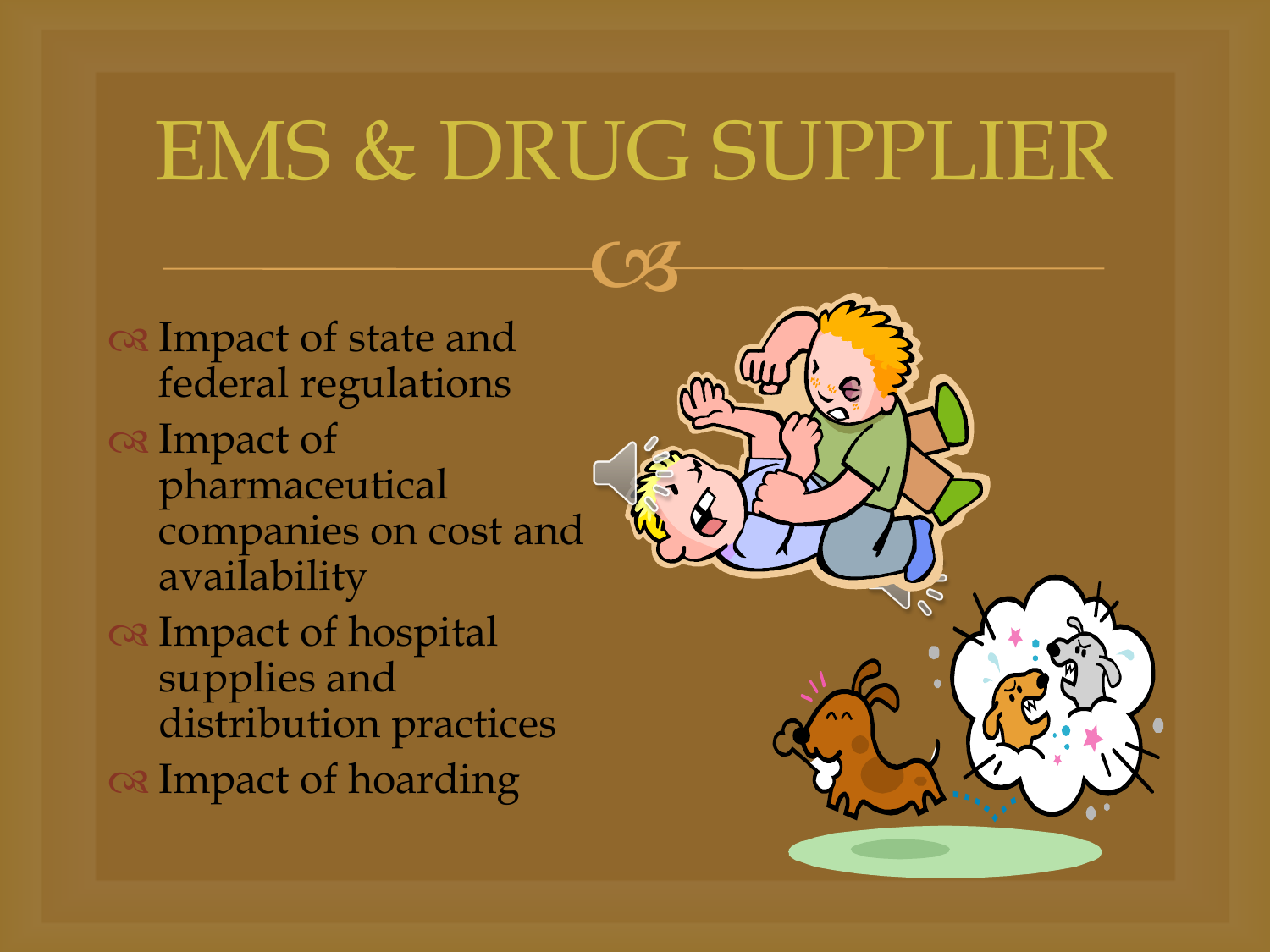### EMS & DRUG SHORTAGE



os Impact of scope of practice os Impact on medical direction and protocols Impact of approved medications and pharmacy licensure os Impact of training opportunities os Impact of EMS provider experience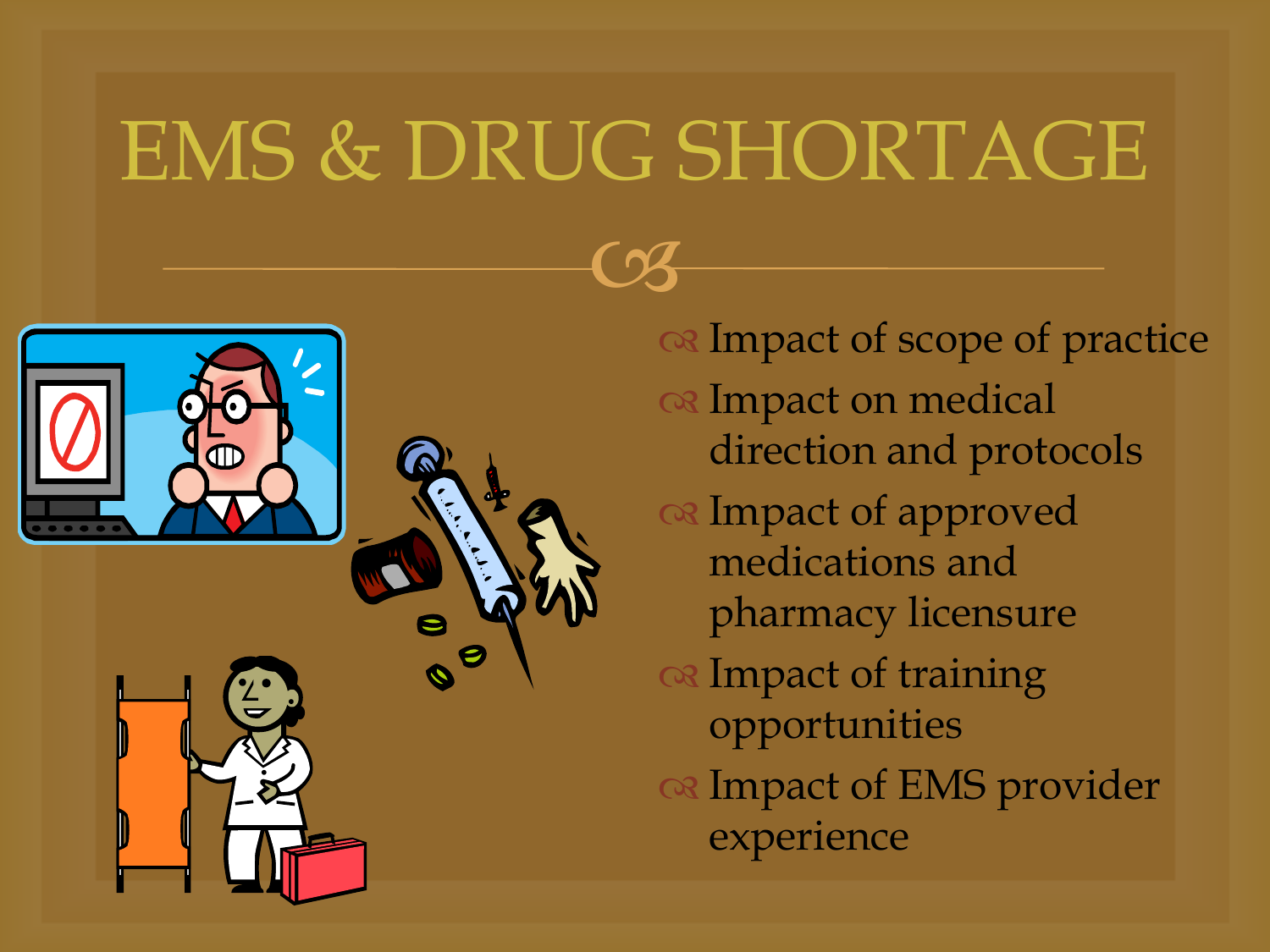### EMS & PATIENT CARE

- os Impact of lack of drugs
- Impact of alternative drugs
- Impact of transport times
- os Impact on medication error rates
- os Impact of patientrelated factors (allergies, weight-based doses, etc.)





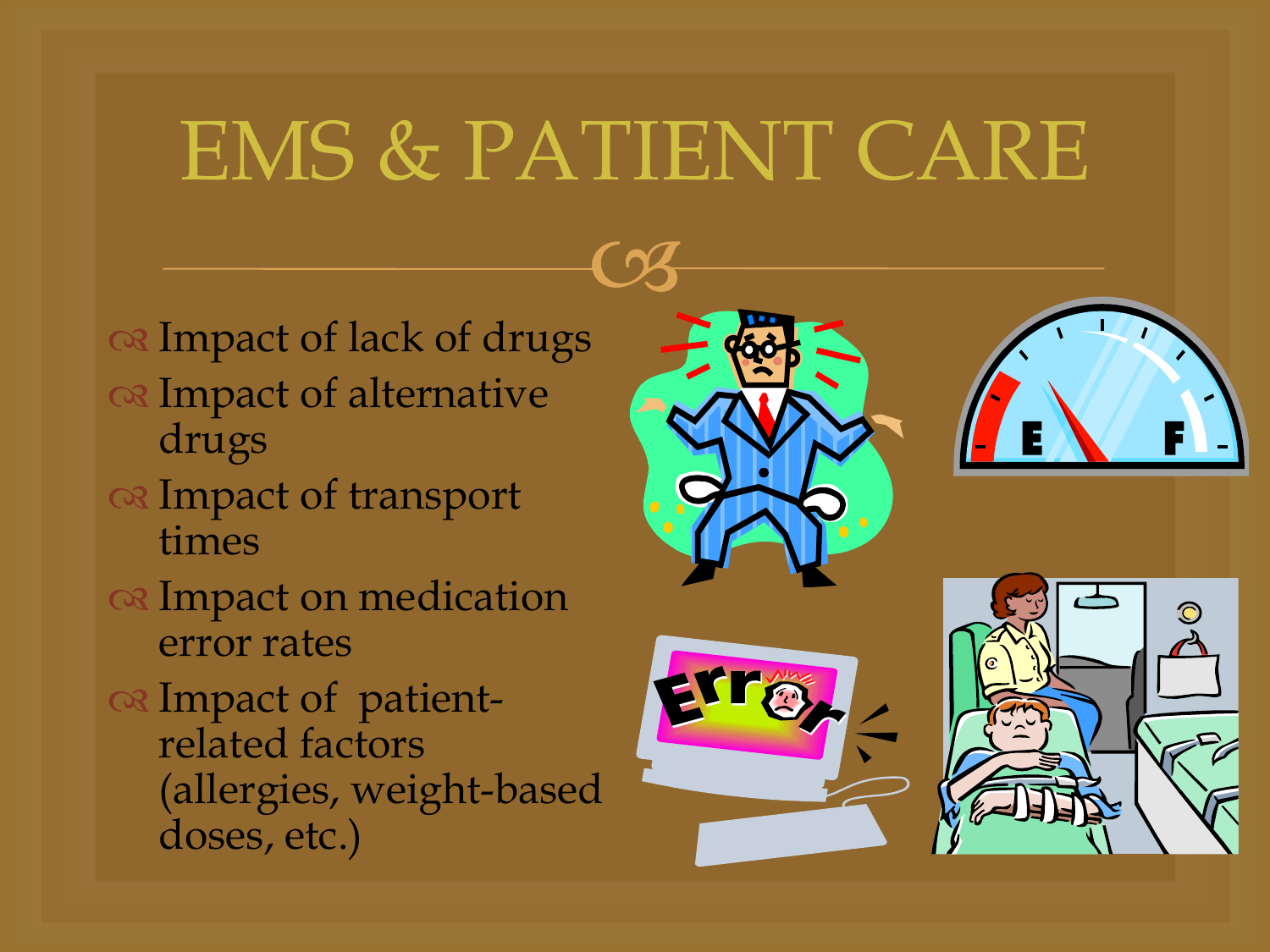#### LONG-TERM SOLUTIONS

 $\overline{\mathcal{C}}$ 

of FICEMS with the DEA to ensure coordination to meet the needs of the dynamic and progressive practice and profession of EMS

Provision of a foundation of knowledge of the critical needs of EMS to all involved stakeholders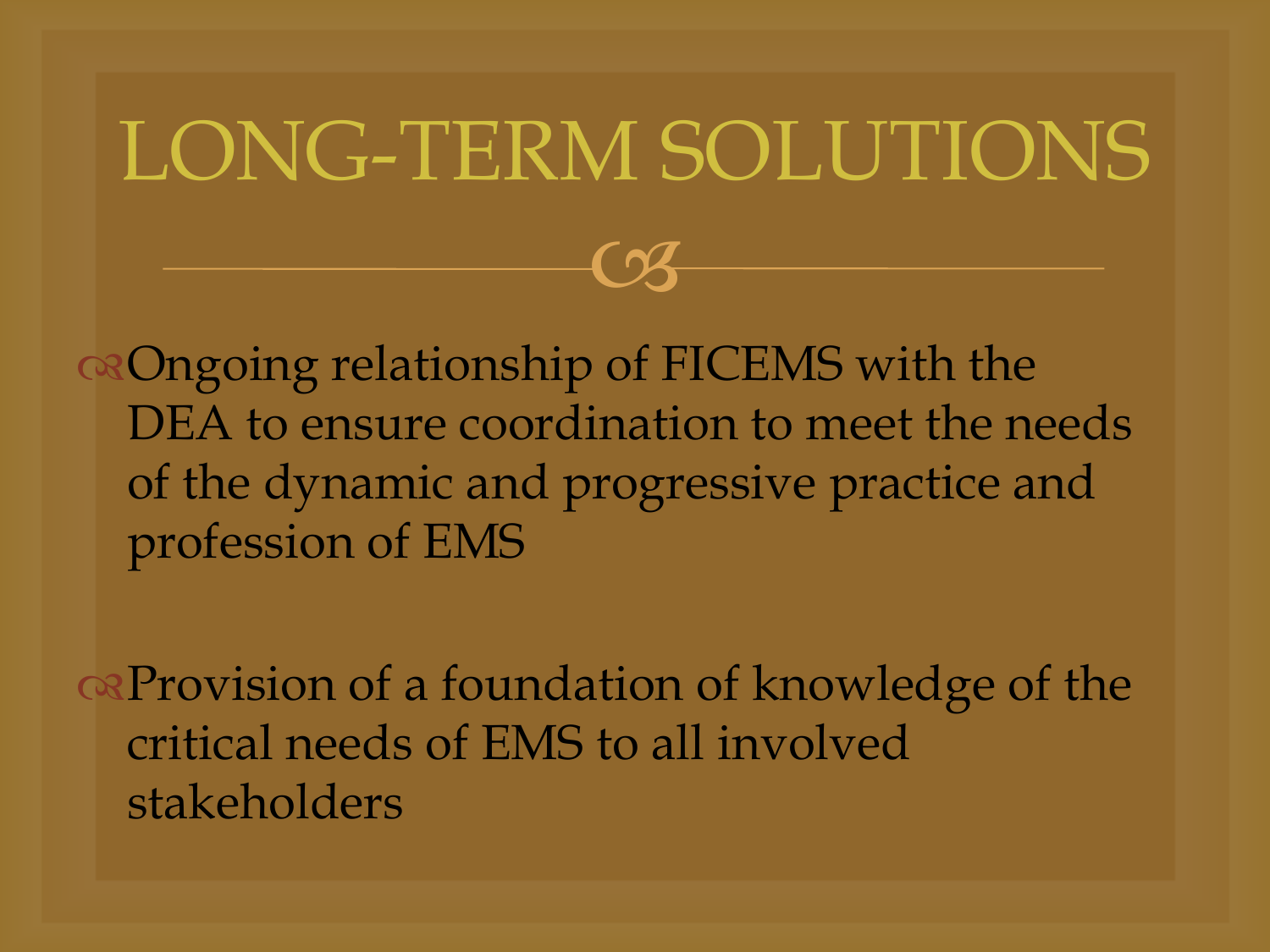#### LONG-TERM SOLUTIONS

 $\overline{\mathcal{C}}$ 

Incorporation of EMS-specific administrative and operational factors into future federal and state regulations

Establishment of a formal EMS liaison or designated legislative committee position within federal and state stakeholder organizations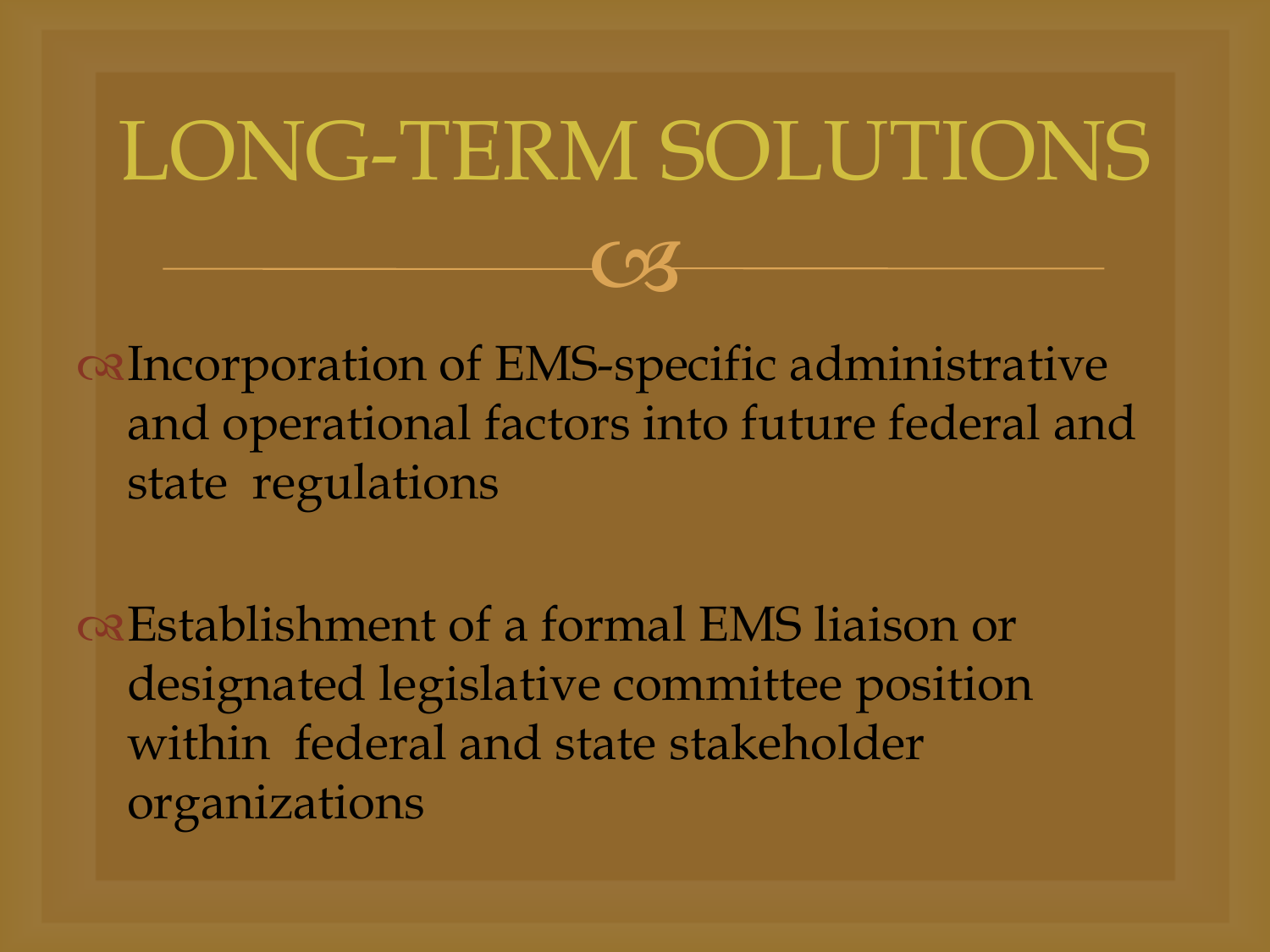### SHORT-TERM SOLUTIONS

 $\overline{\mathcal{C}}$ 

or Provision of detailed information regarding current DEA regulations and procedures to all EMS colleagues

or Encourage EMS medical directors to create "just" in time" prehospital protocols for alternative scheduled (and non-scheduled) medications if legislatively permitted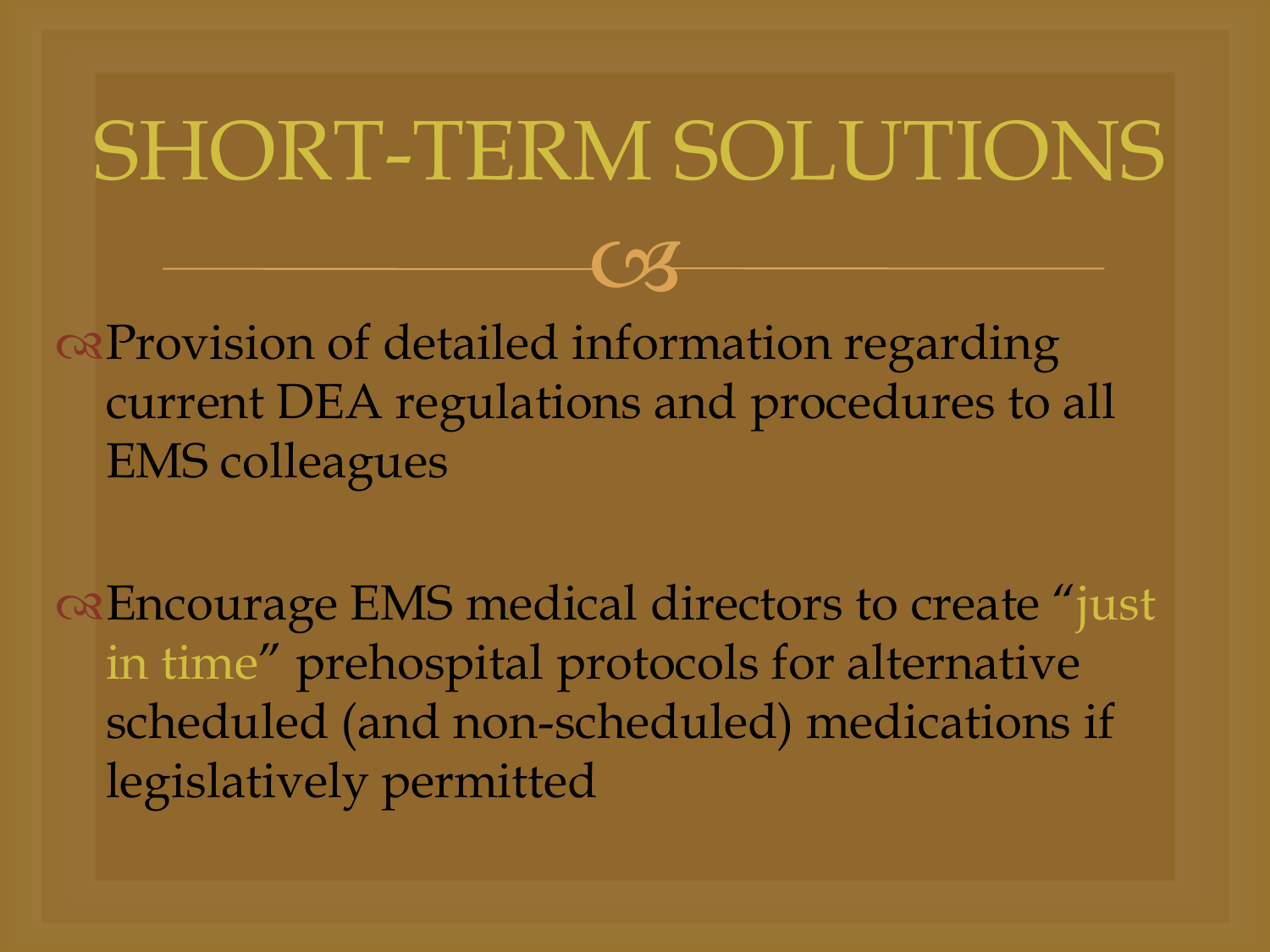#### SHORT-TERM SOLUTIONS

 $\overline{\mathcal{C}}$ 

or Enhance networking with hospitals, pharmacies, and other EMS partners to explore viable options

Initiate a formal relationship/liaison with the DEA agents assigned to the local and state jurisdictions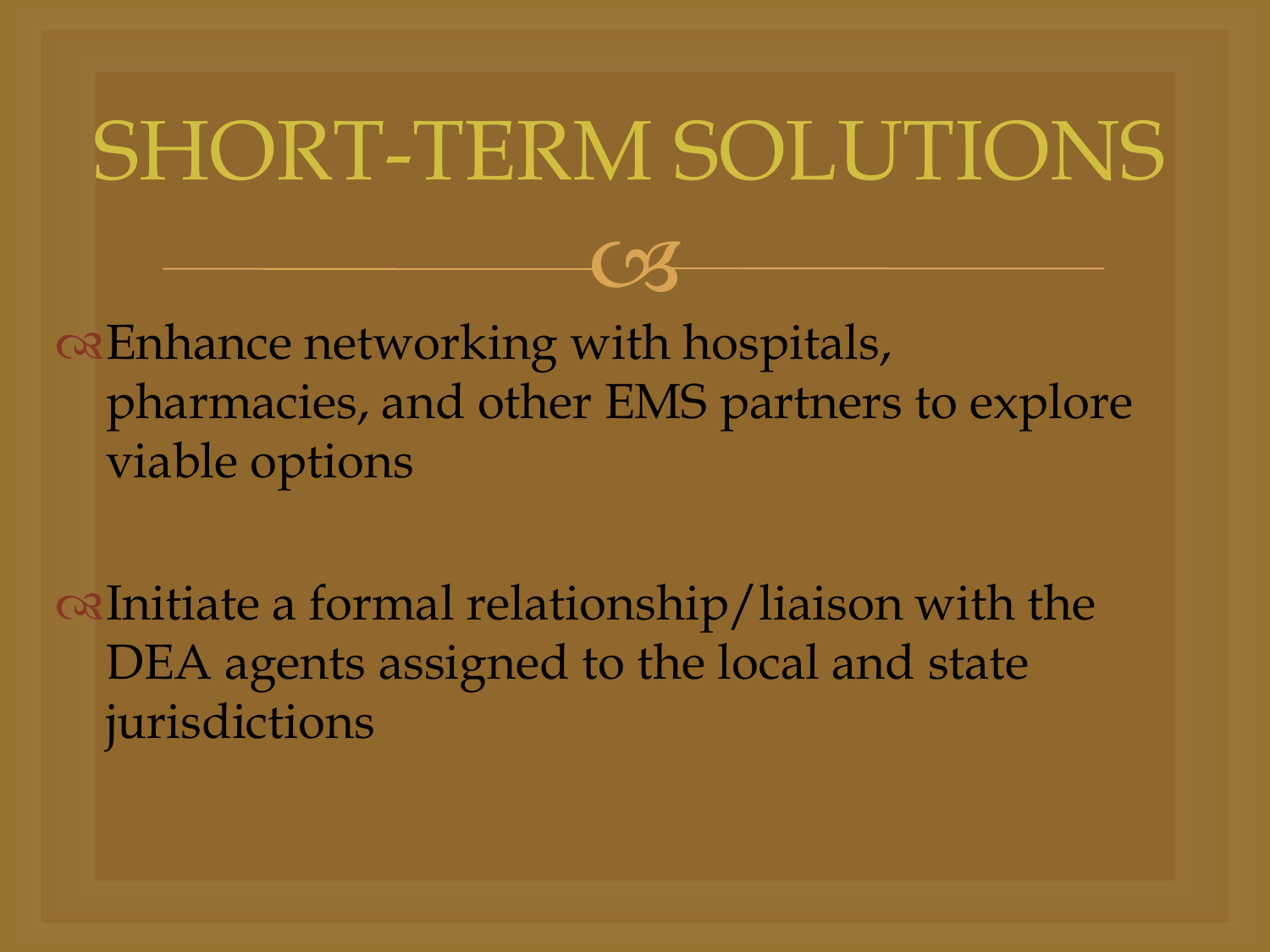#### UNRESOLVED HURDLES

 $\overline{\mathcal{C}}$ 

Off-line medical direction and administration of scheduled medications

DEA narcotic registrations of EMS agencies, hospitals, and physicians

Utilization/distribution of scheduled medications from the Strategic National Stockpile assets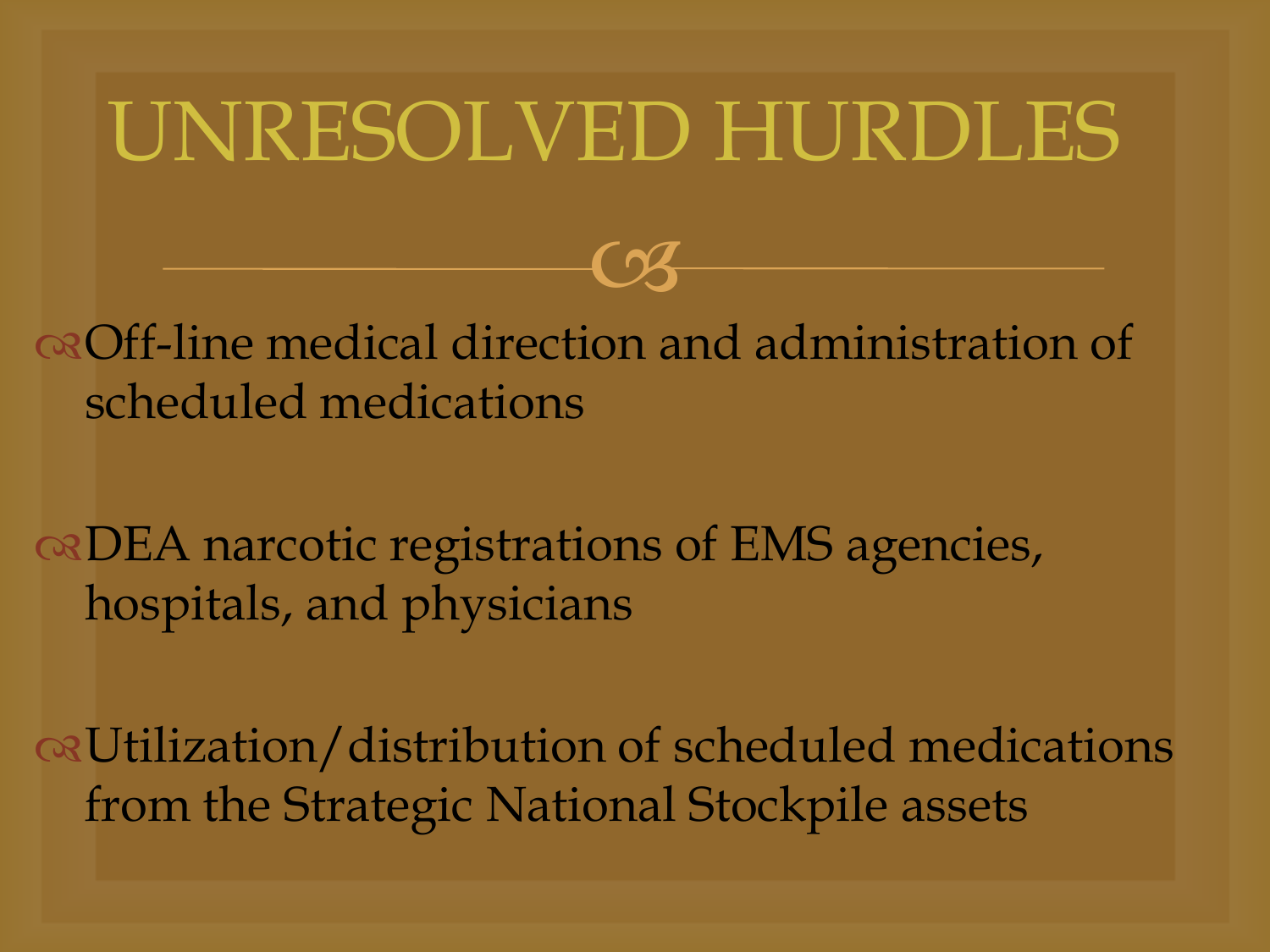### UNRESOLVED HURDLES

 $\overline{\mathcal{C}}$ 

os EMS medical director risk

- Provision of medical direction/protocols
- Diversion prevention, detection, and reporting

Patient risk secondary to lack of availability and/or administration of scheduled medications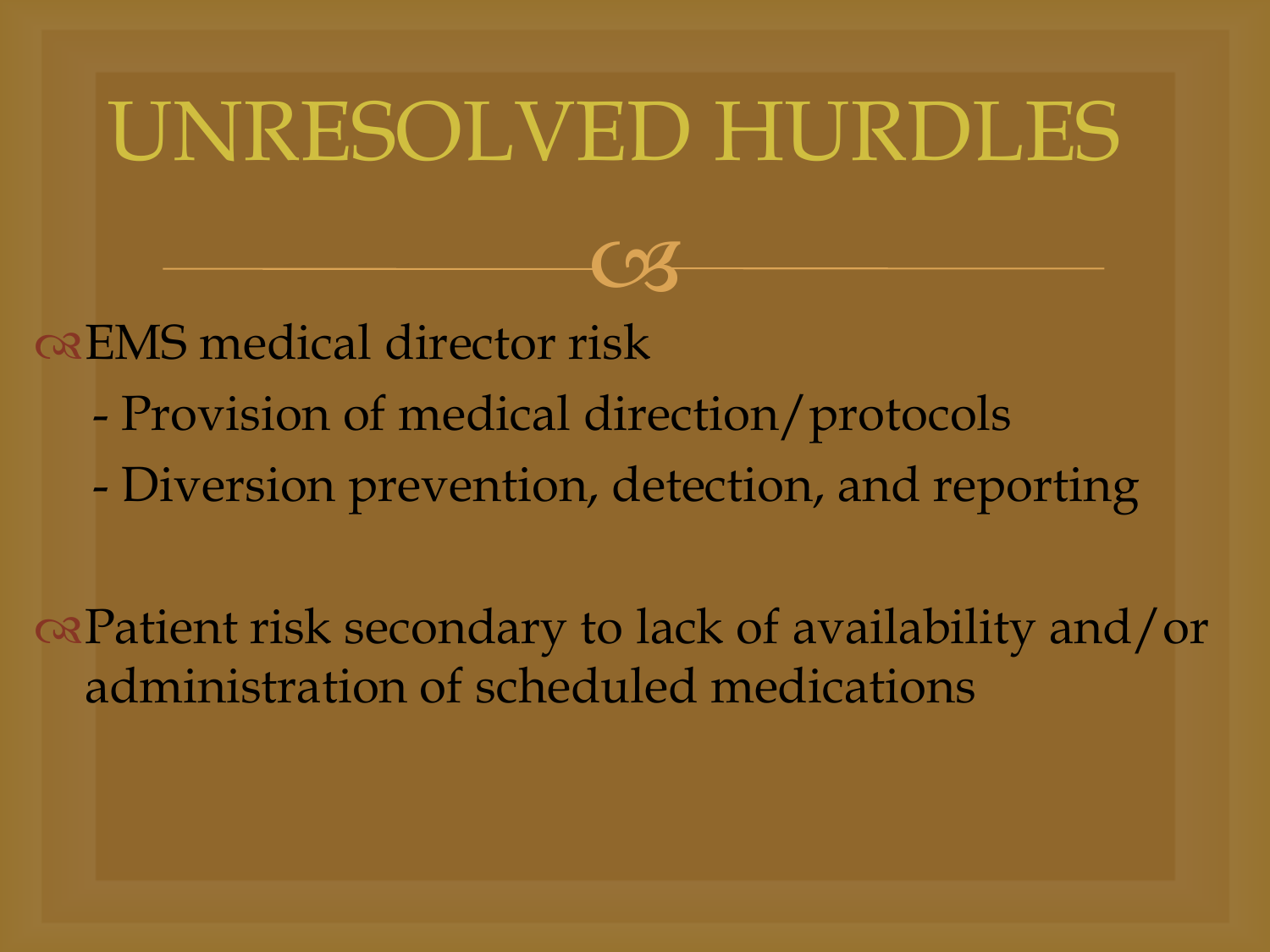## UNTAPPED OPPORTUNITIES

 $\boldsymbol{\mathcal{C}}$ 

Prevention of medication shortage by utilization of any available avenue

**Example 2** captainty of critical lifesaving medications to EMS agencies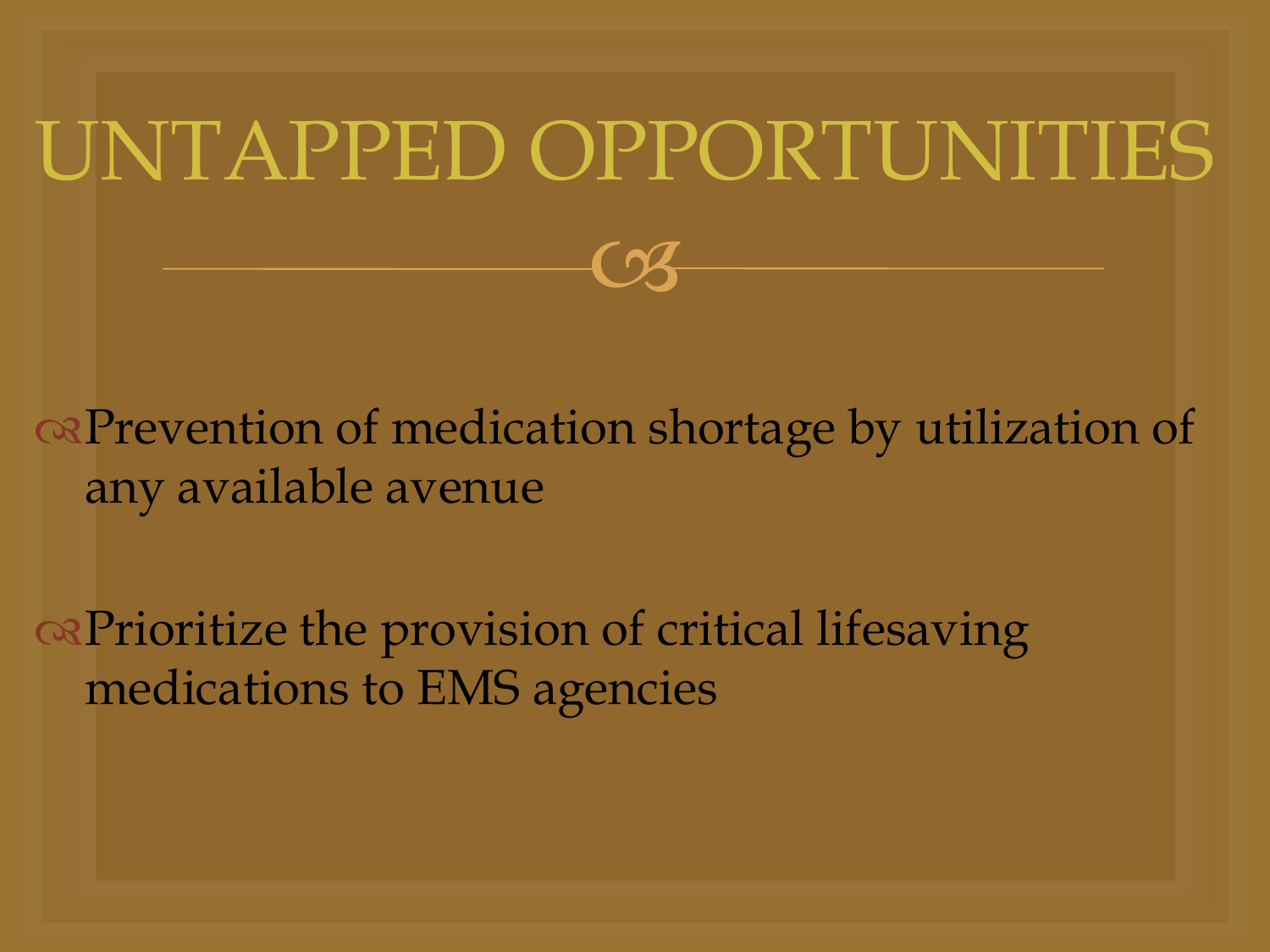### UNTAPPED OPPORTUNITIES

 $\curvearrowright$ 

of additional fees for federal and state pharmaceutical licensure amendments that are associated with a medication shortage

**Rederal-based cost-effective shelf life extension** programs